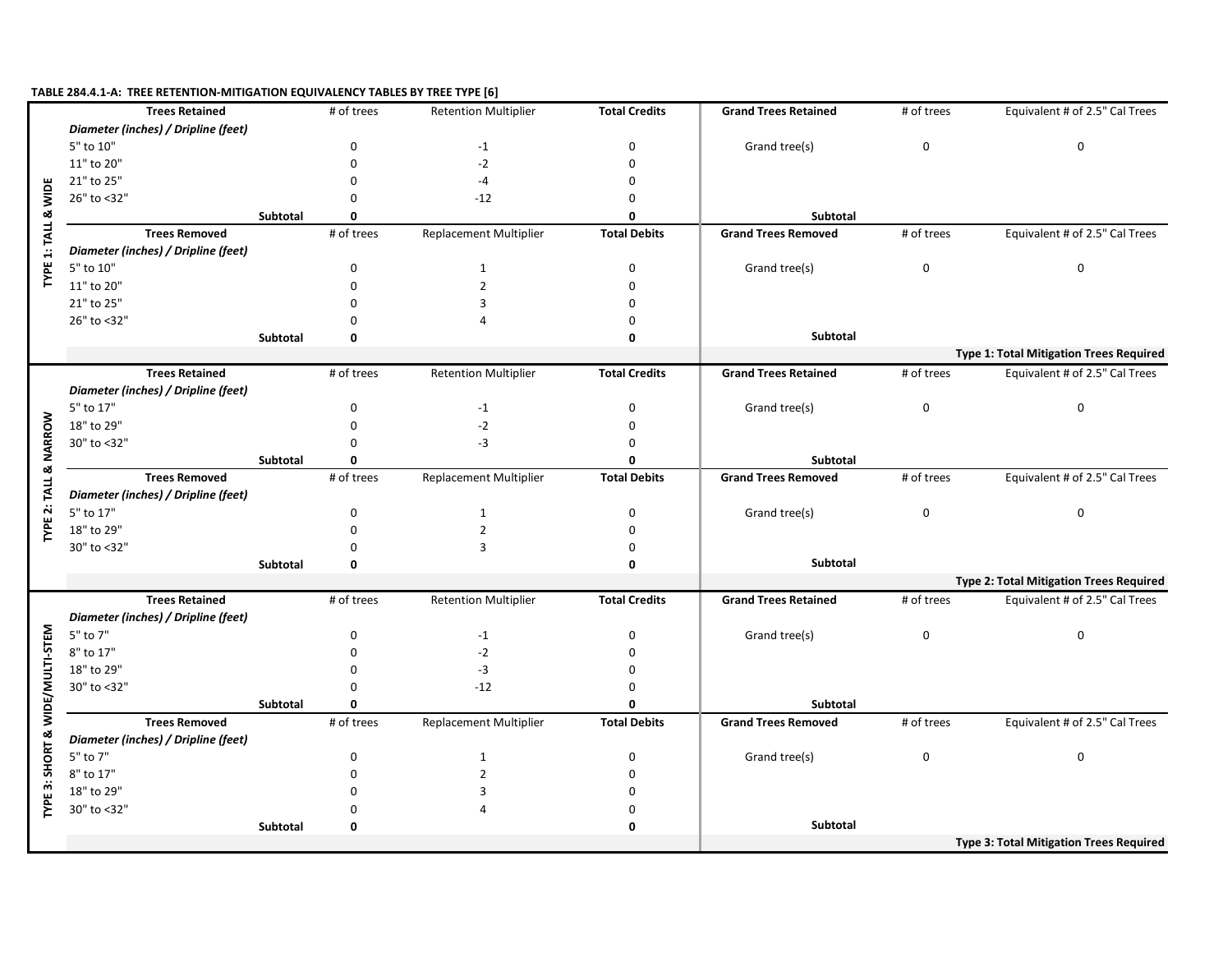| <b>Trees Retained</b>                                                                                                                                                                                                        | # of trees | <b>Retention Multiplier</b> | <b>Total Credits</b> | <b>Trees Removed</b>      | # of trees | <b>Replacement Multiplier</b>                |  |
|------------------------------------------------------------------------------------------------------------------------------------------------------------------------------------------------------------------------------|------------|-----------------------------|----------------------|---------------------------|------------|----------------------------------------------|--|
| Palms with 6' clear trunk                                                                                                                                                                                                    |            |                             |                      | Palms with 6' clear trunk |            |                                              |  |
|                                                                                                                                                                                                                              | Subtotal   |                             |                      | <b>Subtotal</b>           |            |                                              |  |
|                                                                                                                                                                                                                              |            |                             |                      |                           |            | <b>Palm: Total Mitigation Trees Required</b> |  |
| <b>NOTES:</b>                                                                                                                                                                                                                |            |                             |                      |                           |            |                                              |  |
| [1] All grand tree species calculated at "moderate" growth rate and using 10" caliper tree as standard 5-Year Parity (i.e. 154 SF replacement Crown Footprint per 2.5" caliper tree planted).                                |            |                             |                      |                           |            |                                              |  |
| [2] Species Rating % standardized to mid-point of range. SR ["Species Rating"]: Rating denotes comparative value by species, based on suitability & performance as 'urban trees', using FL ISA's Tree Species Ratings (2016) |            |                             |                      |                           |            |                                              |  |
| PERCENT. If SR not available, use CR value (see Table 284.3.2-A City of Tampa Tree Matrix).                                                                                                                                  |            |                             |                      |                           |            |                                              |  |
| [3] CR ["Condition Rating"]: Rating using Tree Hazard Evaluation Method (Matheny and Clark 1994); recorded as a PERCENT ['A'=100%, 'B'=90%, 'C'=75%, 'D'=40%, 'F'=0%].                                                       |            |                             |                      |                           |            |                                              |  |
| [4] Refer to Table 284.4.1-A1 Range of Species Ratings below.                                                                                                                                                                |            |                             |                      |                           |            |                                              |  |
| [5] Credit for grand tree retention is calculated in the same manner as debits.                                                                                                                                              |            |                             |                      |                           |            |                                              |  |
| [6] All mitigation trees measuring less than 5" shall be factored into this table as a 5" tree.                                                                                                                              |            |                             |                      |                           |            |                                              |  |
| Reference: "ft" means "feet;" "in" means "inches;" "SF" means "square feet;" "cal" means "caliper."                                                                                                                          |            |                             |                      |                           |            |                                              |  |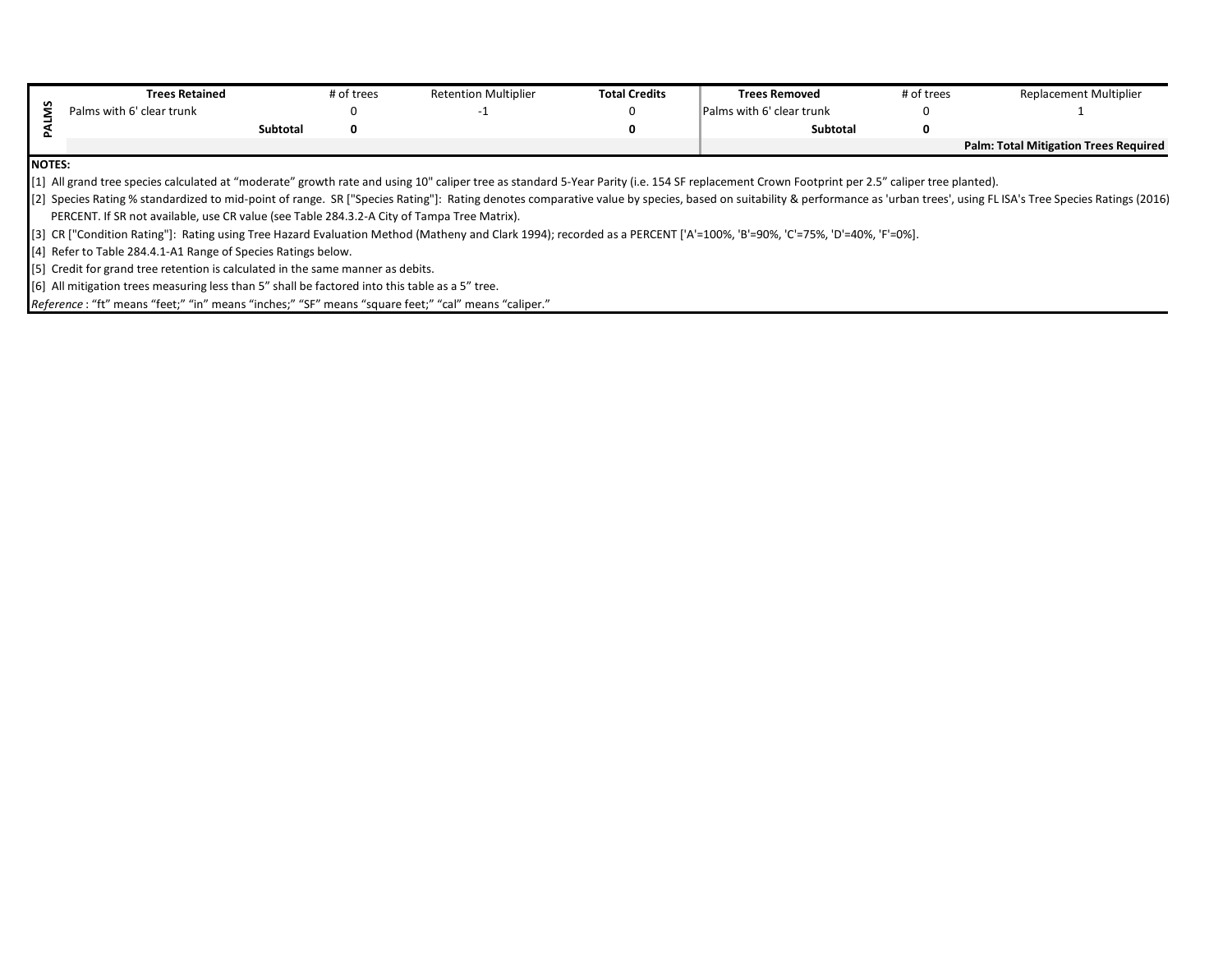